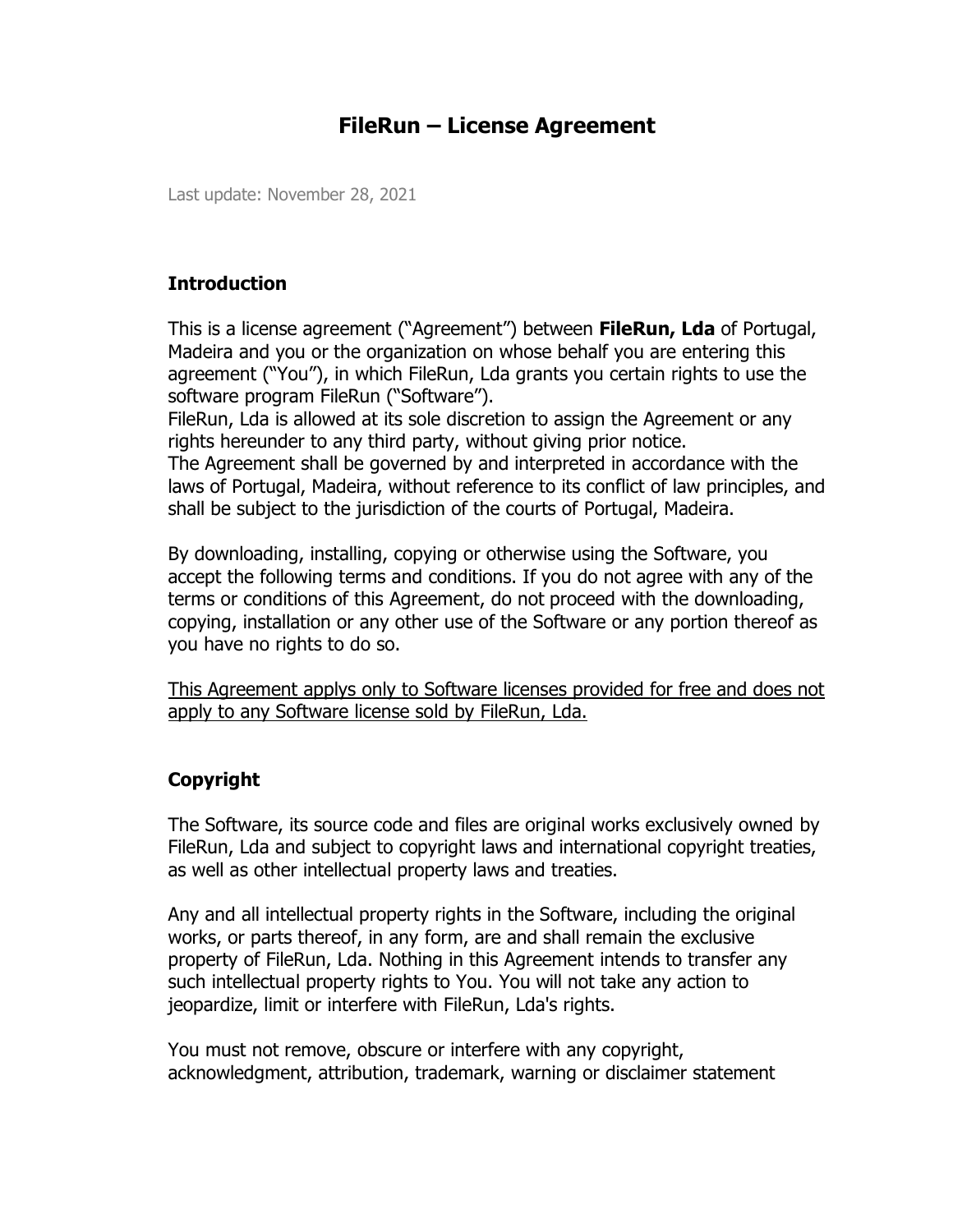affixed to, incorporated in or otherwise applied in connection with the Software.

### **License Limitations**

Subject to the terms of this Agreement, FileRun, Lda hereby grants You a limited, personal, non-exclusive, non-sublicensable, non-assignable license to download, install and use one single copy of the Software.

You may not sublicense, sell, assign, pledge, re-sell, rent, hire, lease, lend, transfer, distribute or otherwise dispose of the Software or portions of it, in any form, on a temporary or permanent basis, without the prior written consent of FileRun, Lda.

You are explicitly not permitted to redistribute the Software to any third party. Keeping reasonable copies of the Software is permitted solely for onsite or offsite back-up purposes.

Without the express permission of FileRun, Lda, the Software may under no circumstances be embedded inside another product, nor branded as another product, whether distributed or not.

You are not permitted to reverse engineer, disassemble, decompile or make any attempt to discover the source code of the Software.

Any analysis of the Software, embedded data or license files by any means and by any entity whether human or otherwise and including but without limitation to discover details of internal operation, to reverse engineer, to de-compile object code, or to modify for the purposes of modifying behavior is forbidden.

A user account refers to a unique "login name" that a person can use to access the Software's functions. You are not allowed to have at any given time more than five (5) user accounts in one Software installation.

FileRun, Lda may, but is not obligated to, provide you with updates or upgrades to the Software for free or subject to the payment of additional service fees. By installing, copying or otherwise using such update or upgrade, you agree to be bound by the terms of this Agreement with respect to such update or upgrade.

## **Limitations of Liability**

To the fullest extent permitted by law, in no event will FileRun, Lda, its affiliates, officers, employees, agents, suppliers or licensors be liable for any damages whatsoever, including - but not restricted to - lost revenue or profits or other direct, indirect, special, incidental or consequential damages, even if they have been advised of the possibility of such damages.